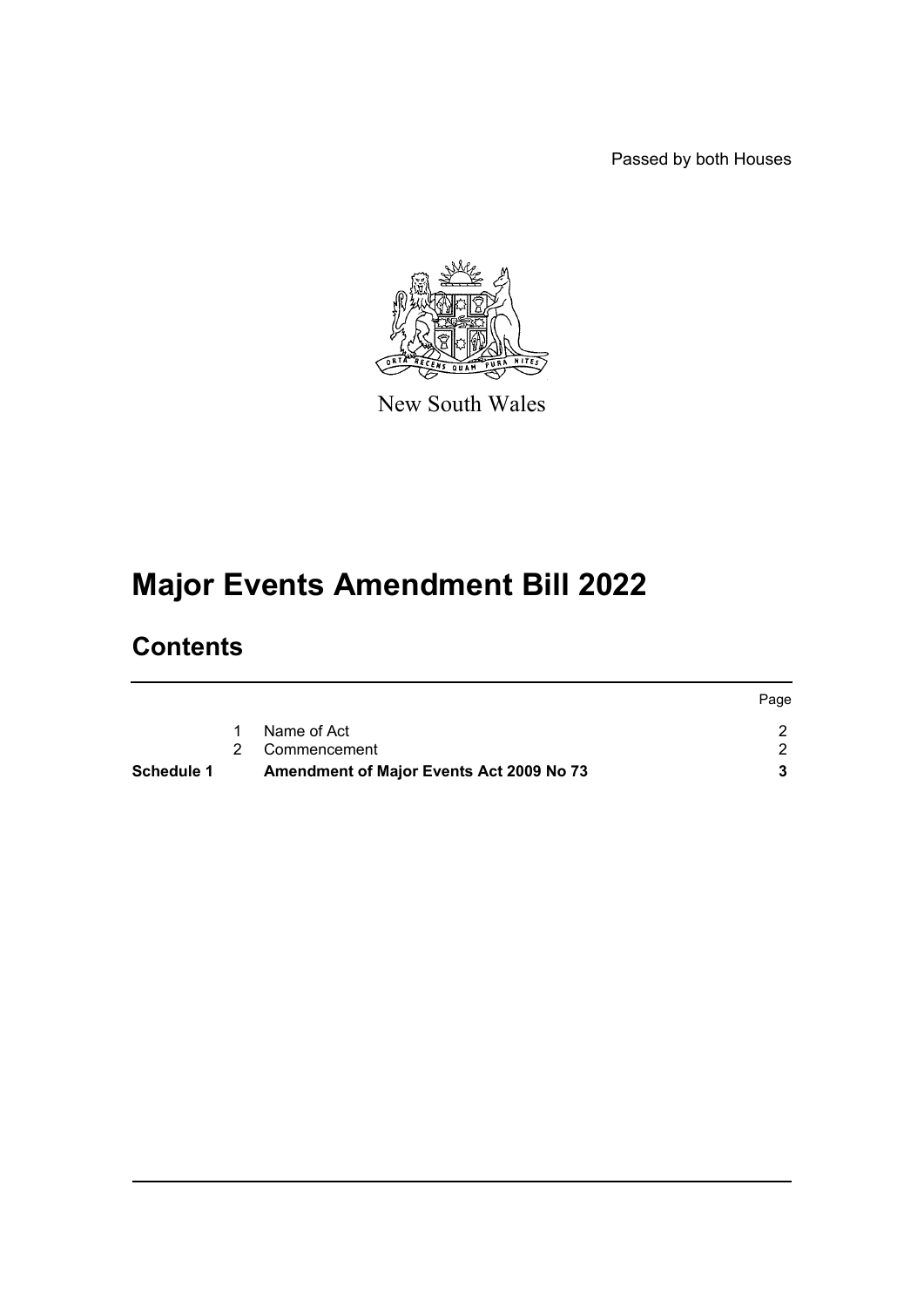*I certify that this public bill, which originated in the Legislative Assembly, has finally passed the Legislative Council and the Legislative Assembly of New South Wales.*

> *Clerk of the Legislative Assembly. Legislative Assembly, Sydney, , 2022*



New South Wales

## **Major Events Amendment Bill 2022**

Act No , 2022

An Act to make miscellaneous amendments to the *Major Events Act 2009* following a statutory review of the Act.

*I have examined this bill and find it to correspond in all respects with the bill as finally passed by both Houses.*

*Assistant Speaker of the Legislative Assembly.*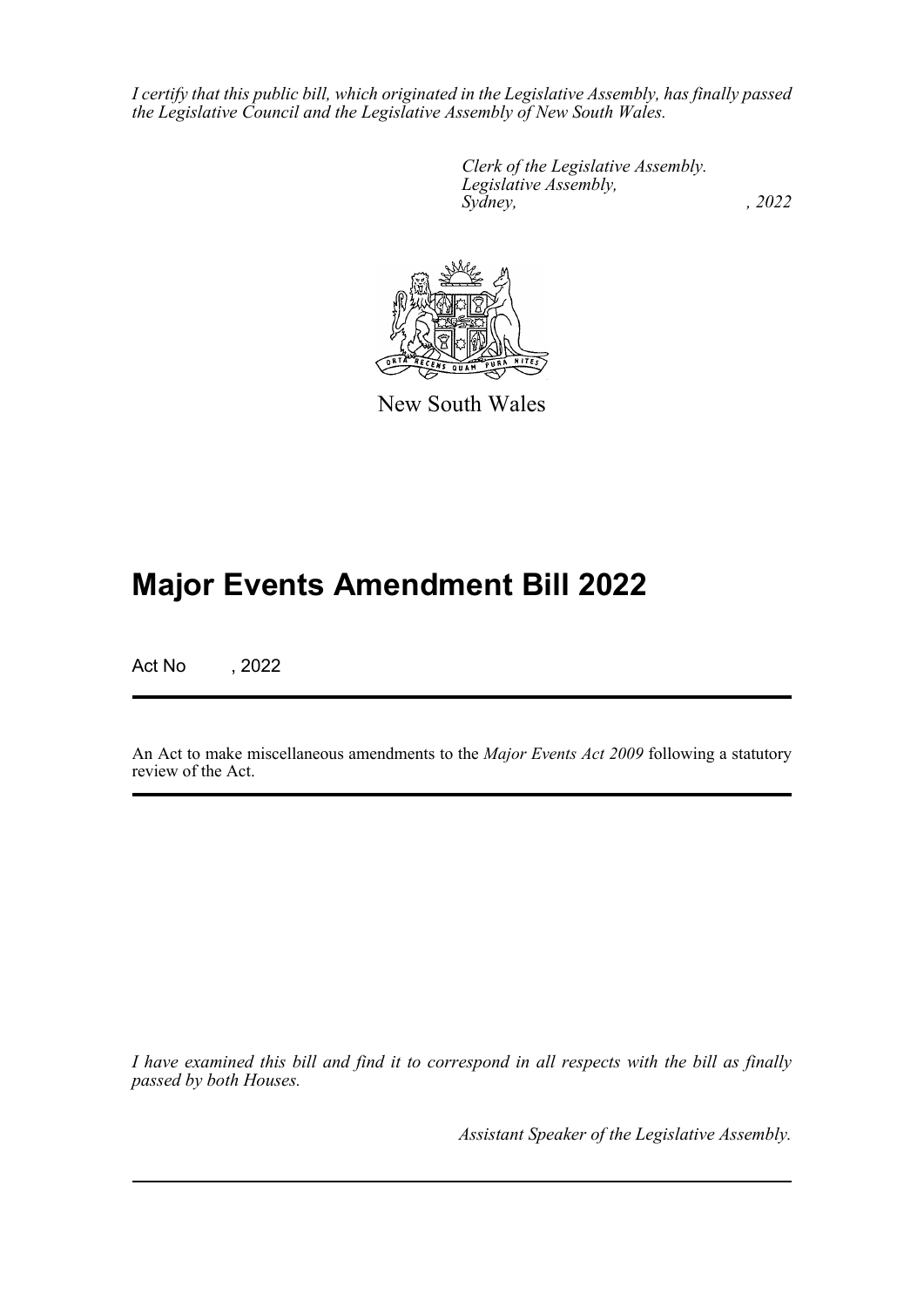#### <span id="page-2-0"></span>**The Legislature of New South Wales enacts—**

#### **1 Name of Act**

This Act is the *Major Events Amendment Act 2022*.

#### <span id="page-2-1"></span>**2 Commencement**

This Act commences on the date of assent to this Act.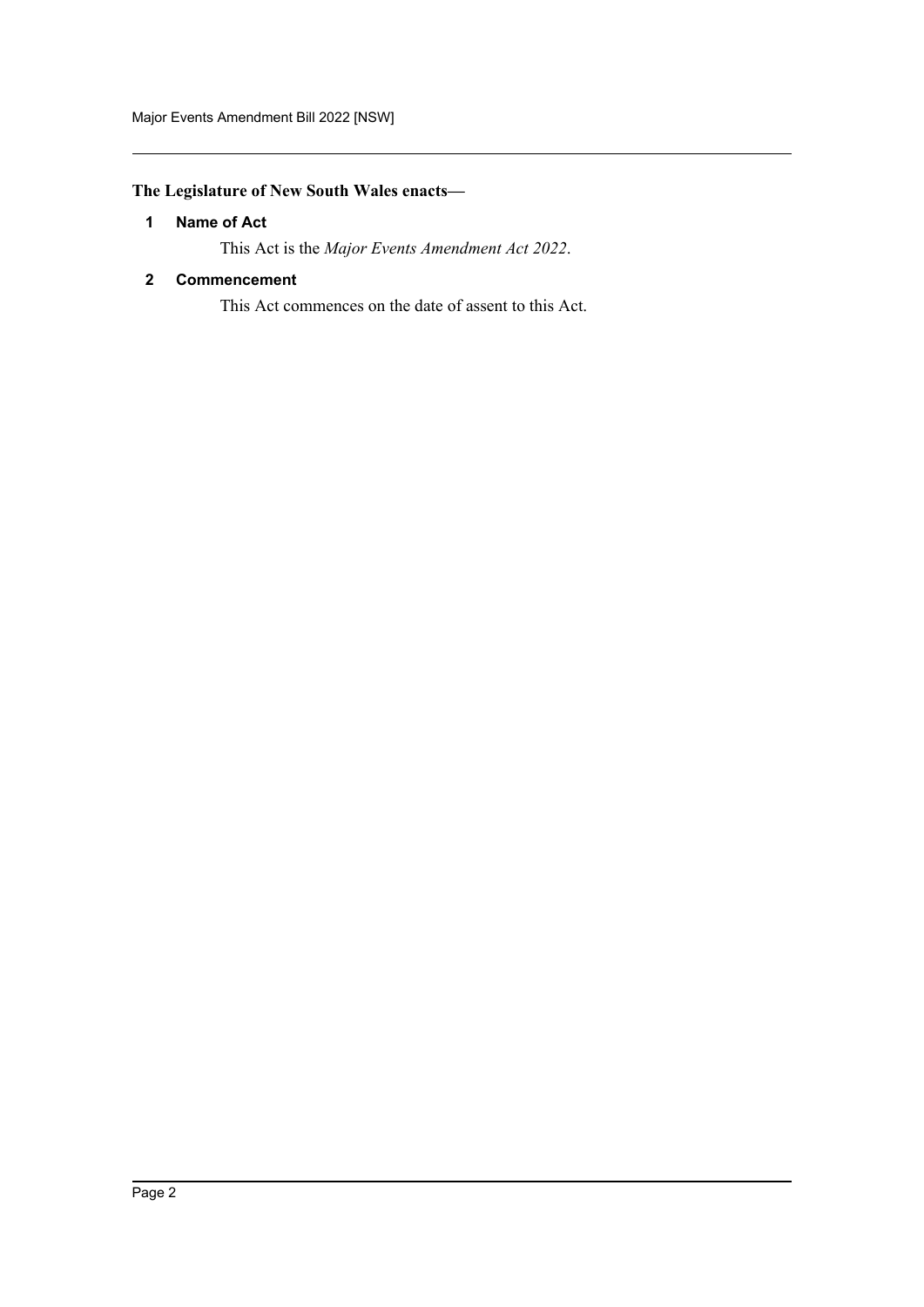### <span id="page-3-0"></span>**Schedule 1 Amendment of Major Events Act 2009 No 73**

#### **[1] Section 4 Definitions**

Omit section 4(1), definitions of *major event period* and *major event venue or facility*.

Insert in alphabetical order—

*authorised officer*, for a major event, means a person authorised under section 69A to be an authorised officer for the major event.

*major event area*, for a major event, means an area declared under section 4B to be a major event area for the major event.

*major event period*—see section 5(4)(b).

*promoter*, for a major event, means the person prescribed as the promoter for the major event under section 5(4)(d).

#### **[2] Section 4(2)**

Omit the subsection.

#### **[3] Section 4B**

Insert before Part 2—

#### **4B Declaration of major event area**

- (1) The Minister may, by order published in the Gazette, declare an area to be the major event area for a major event.
- (2) The Minister must not make an order for the purposes of subsection (1) unless the Minister considers that the whole of the proposed major event area is necessary to enable the conduct of the major event.

#### **[4] Section 5 Declaration of major event**

Insert "in accordance with section 13," before "declare which" in section 5(4)(c).

#### **[5] Section 5(4)(d)**

Insert at the end of section  $5(4)(c)$ —

, and

(d) prescribe a person as the promoter of the major event.

#### **[6] Section 22 Relationship with road transport legislation**

Omit "section 62 (Compensation not payable in respect of major event-related matters)" from section 22(4).

Insert instead "sections 62 and 62A".

#### **[7] Section 26 Road closures—integrated road and transport services**

Omit "in a newspaper circulating generally in New South Wales" from section 26(3). Insert instead "on the website of TfNSW".

#### **[8] Section 27 Road closures—major events**

Omit "in a newspaper circulating generally in New South Wales" from section 27(9). Insert instead "on the website of TfNSW".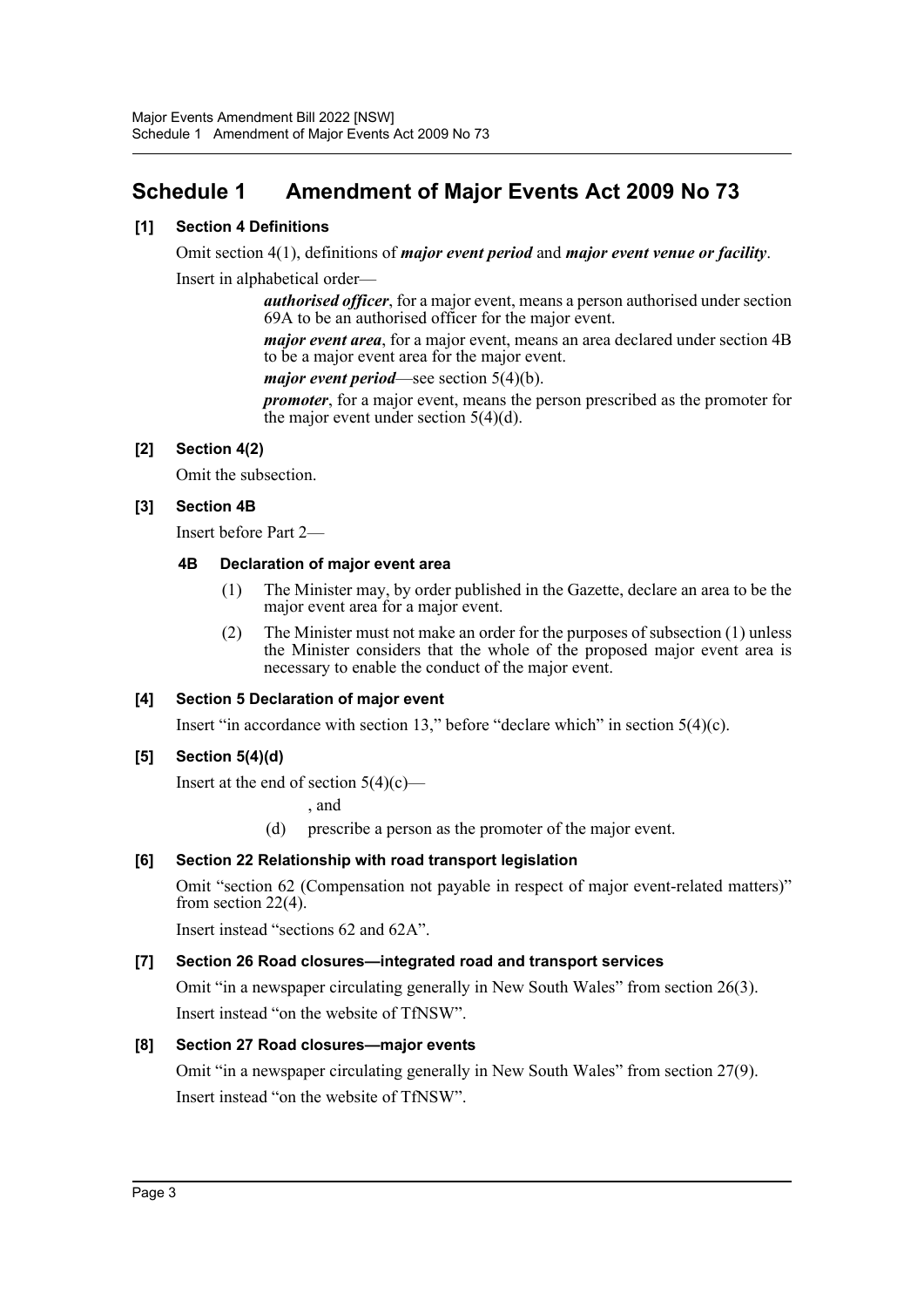#### **[9] Section 28 Road closures—short periods**

Omit "at or near any major event venue or facility" from section 28(2)(b). Insert instead "within or near a major event area".

#### **[10] Section 30 Offences relating to road closures**

Omit section 30(6). Insert instead—

- (6) In this section
	- *authorised officer* means—
		- (a) a person who has received, for the purposes of this section, written authorisation from TfNSW or the responsible authority for the major event, or
		- (b) a police officer.

#### **[11] Section 34 Declarations under sections 32 and 33**

Omit "in a newspaper circulating generally in New South Wales".

Insert instead "on the website of TfNSW".

#### **[12] Section 37 Control of sale and distribution of articles in certain public places**

Omit section 37(1). Insert instead—

- (1) For the purposes of this section, the regulations may prescribe an area as a *controlled area* for a major event.
- (1A) A controlled area must be—
	- (a) the area comprising or comprising and adjacent to—
		- (i) a transport facility or interchange, or
		- (ii) a major event area, or
	- (b) a public place within 100m of—
		- (i) a transport facility or interchange, or
		- (ii) a major event area.

#### **[13] Section 37(8)**

Insert "also" after "may".

- **[14] Sections 37(9), definition of "authorised officer", 44(2), 45(4), 46(8) and 73(6)** Omit the provisions.
- **[15] Sections 38(2), 41(1)(b), 43(1) and (2), 44(1)(e), 45–49, 59(1) and 72(2)(c)** Omit "venue or facility" wherever occurring. Insert instead "area".
- **[16] Section 39 Prohibition of certain advertising on buildings and structures** Omit section 39(1)–(3). Insert instead—
	- (1) For the purposes of this section, the regulations may prescribe a site as an *advertising controlled site* for a major event.
	- (2) An advertising controlled site must be—
		- (a) in a major event area for the major event, or
		- (b) in an area within 500m of a major event area for the major event.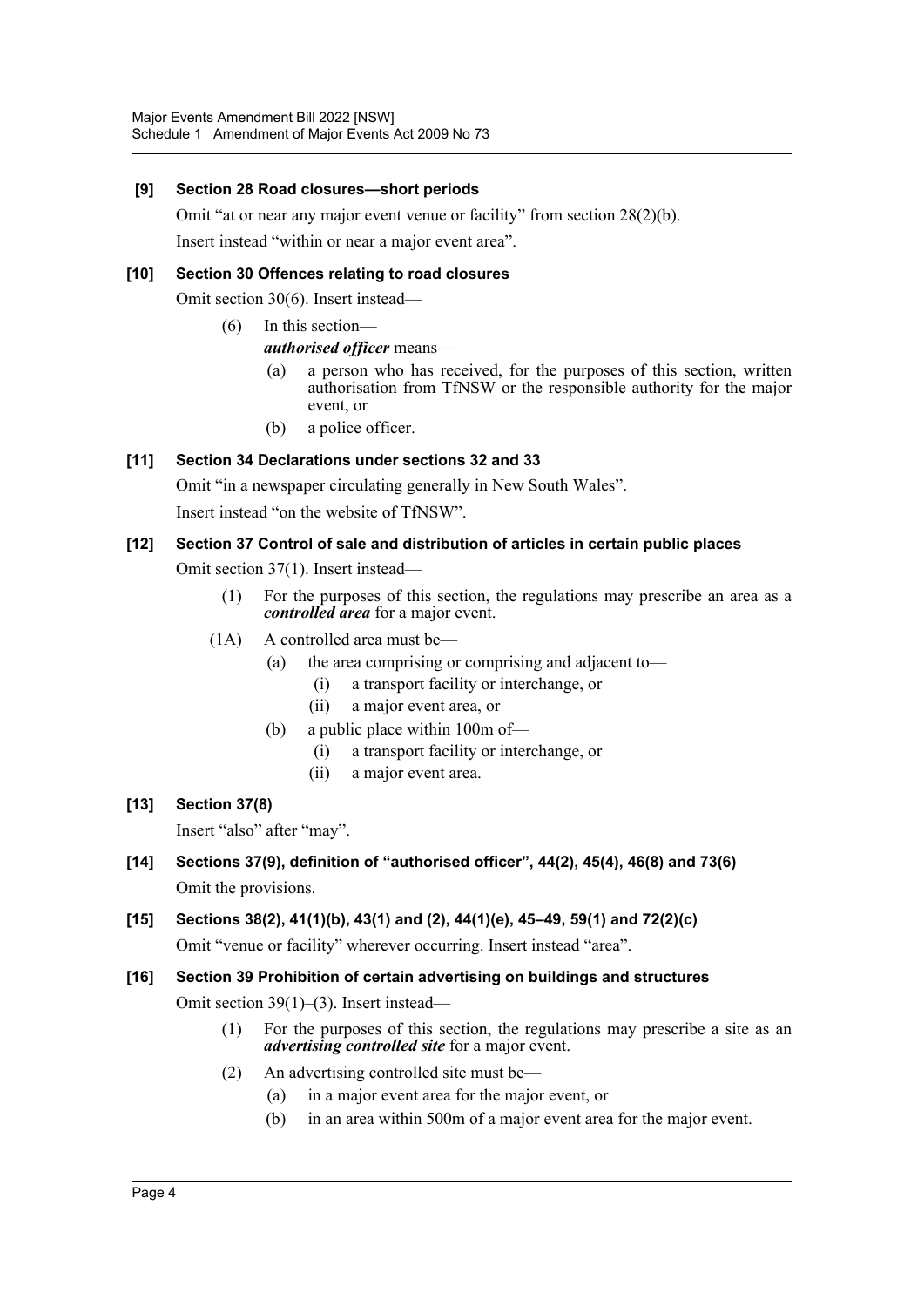(3) Notice of the advertising controlled site must be published in a way the Minister considers appropriate to bring the notice to the attention of persons who may be affected by the prescription of the site as an advertising controlled site.

#### **[17] Section 39(9)**

Omit "referred to in subsection  $(1)(b)$ ". Insert instead "to which subsection  $2(b)$  applies".

#### **[18] Section 39(9)(a)**

Omit "relevant order was made".

Insert instead "area was prescribed as an advertising controlled site".

#### **[19] Section 40 Prohibition of certain aerial advertising**

Omit section 40(1). Insert instead—

- (1) For the purposes of this section, the regulations may prescribe airspace as *advertising controlled airspace* for a major event.
- (1A) The advertising controlled airspace must be within the line of sight of a major event area for the major event.

#### **[20] Section 40(7), definition of "aircraft"**

Omit "or a balloon". Insert instead ", balloon or drone or other unmanned aerial vehicle".

#### **[21] Sections 41(1) and 44(1)**

Omit "at a major event venue or facility" wherever occurring. Insert instead "within a major event area".

#### **[22] Section 42 Use of official title and official insignia**

Omit "for the purposes of this section by notice published in the Gazette" wherever occurring in section 42(3).

Insert instead "and prescribed by the regulations for the purposes of this section".

#### **[23] Section 46 Directions to leave**

Omit "at the major event" from section 46(4)(a). Insert instead "within the major event".

#### **[24] Section 46(4)(e)**

Omit "at a major event". Insert instead "within the major event".

#### **[25] Section 47 Prohibited entry to playing fields**

Insert "part of" before "a major event".

#### **[26] Section 50**

Omit sections 50 and 51. Insert instead—

#### **50 Exempt development under Environmental Planning and Assessment Act 1979**

(1) A major event activity for the purposes of a major event is taken to be exempt development for the purposes of the *Environmental Planning and Assessment Act 1979* if—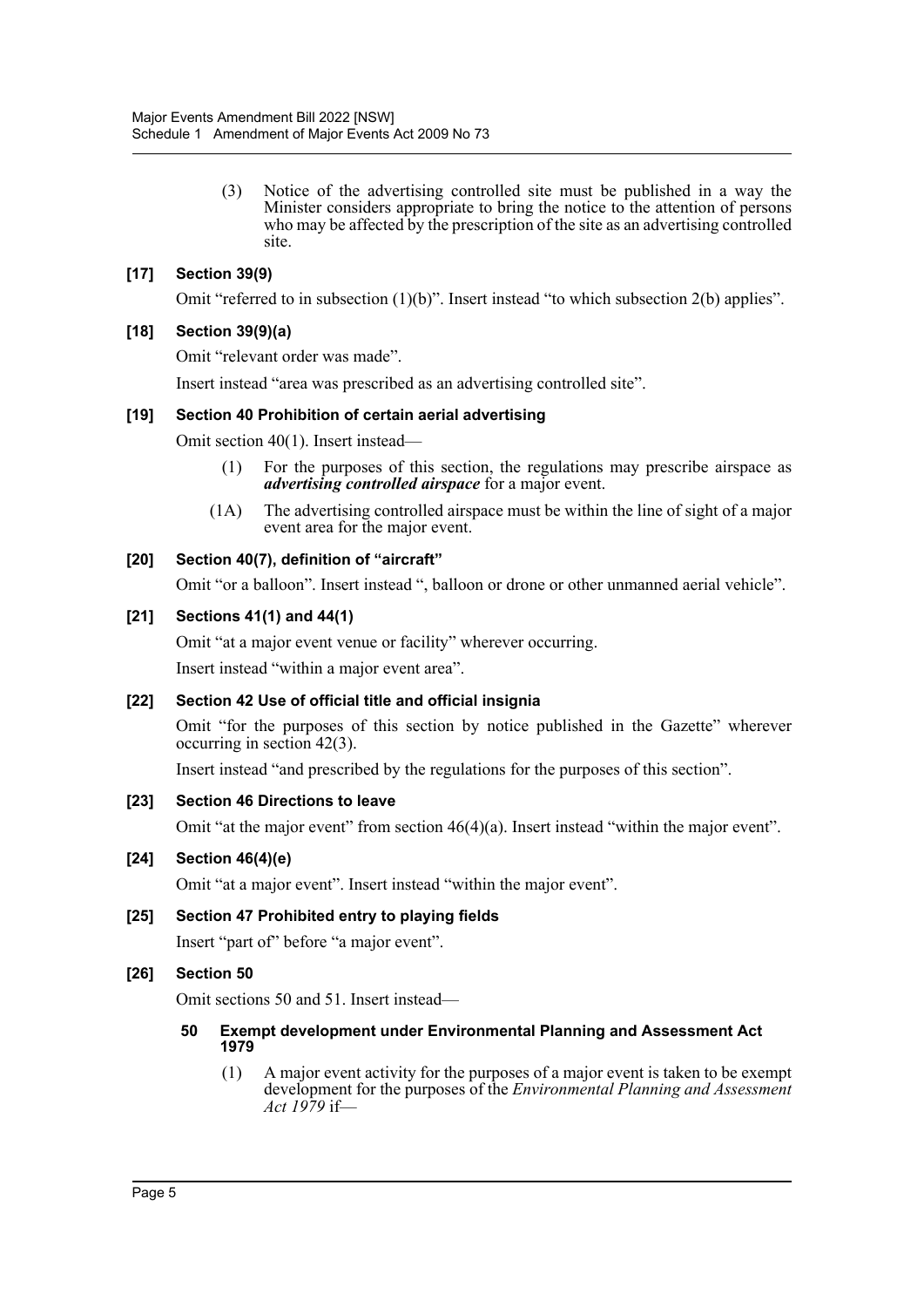- (a) the responsible authority for the major event has obtained written approval from the Minister to carry out the major event activity for the purposes of the major event, and
- (b) the major event activity is carried out in accordance with the Minister's written approval.
- (2) In this section—

*major event activity* means the following—

- (a) development within the meaning of the *Environmental Planning and Assessment Act 1979*,
- (b) an activity within the meaning of the *Environmental Planning and Assessment Act 1979*,
- (c) anything done under a declaration under section 57.

#### **[27] Section 54 Use of community land**

Omit "major event venues and facilities" from section 54(1)(b).

Insert instead "venues or facilities for a major event".

#### **[28] Section 55, heading**

Insert "**under** *Local Government Act 1993*" after "**persons**".

#### **[29] Section 62A**

Insert after section 62—

#### **62A Compensation not payable by promoter for economic loss**

- (1) Compensation is not payable by or on behalf of a protected person for economic loss arising because of an act done—
	- (a) in good faith, and
	- (b) for a major event-related matter.
- (2) This section does not—
	- (a) apply to acts that cause—
		- (i) the death of a person, or
		- (ii) personal injury to a person, or
		- (iii) damage to property, or
	- (b) affect compensation payable by a protected person under an indemnity or other agreement.
- (3) In this section—

*act* includes omission.

*compensation* includes damages and any other form of monetary compensation.

*done* includes omitted to be done.

*major event-related matter* means the following matters and includes anything arising from the matter—

- (a) the conduct or holding of any major event,
- (b) works or other things done under an authorisation given under this Act or the regulations.

*protected person* means—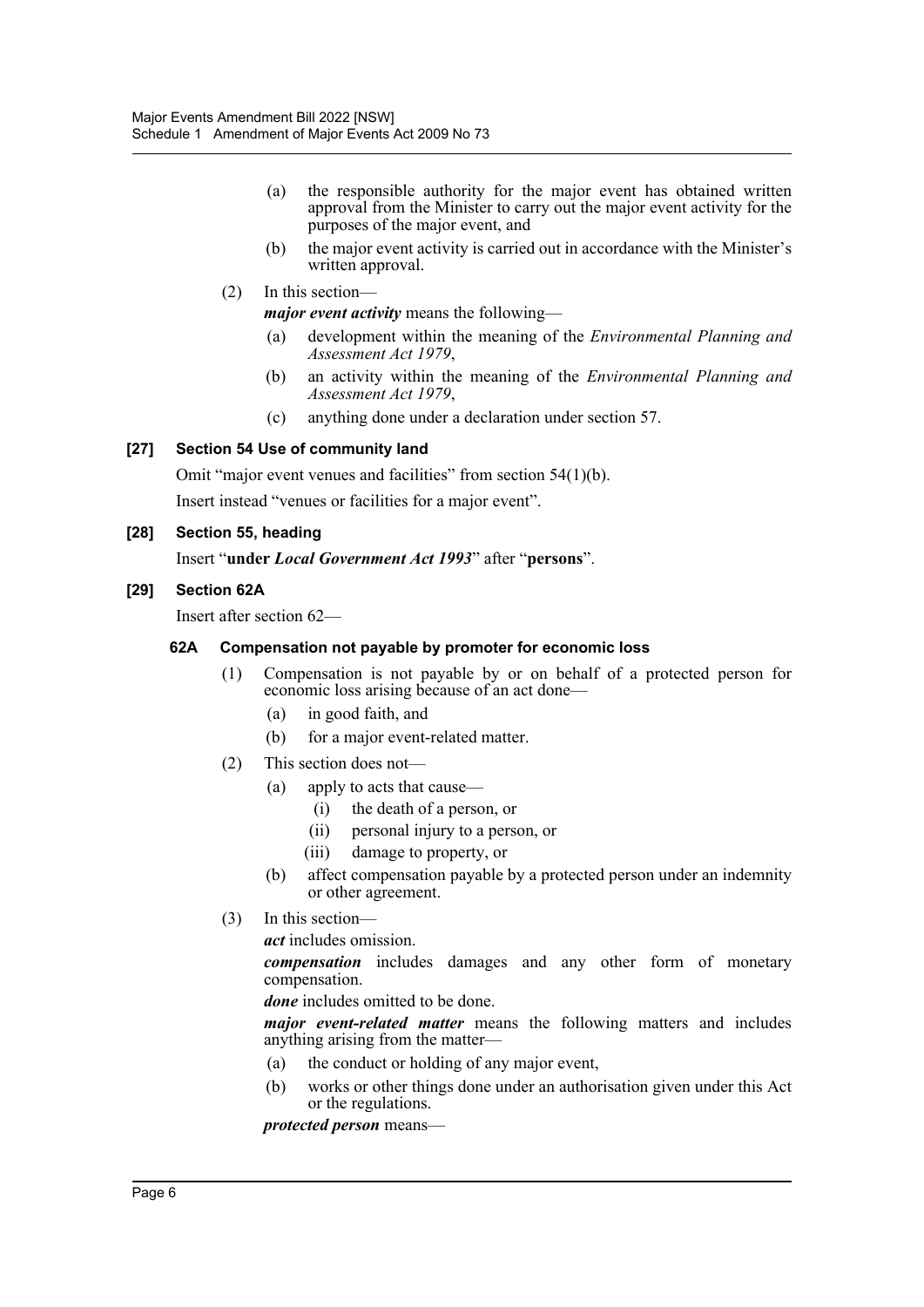- (a) a promoter, or
- (b) an employee or agent of a promoter.

#### **[30] Section 68 Delegation of responsible authority's functions**

Insert after section 68(3)—

- (3A) A delegation, or sub-delegation, to an authorised person referred to in subsection  $(3)(d)$ —
	- (a) must be limited to a specified major event, and
	- (b) must not apply to a key regulatory function.

#### **[31] Section 68(5)**

Insert after section 68(4)—

(5) In this section—

*key regulatory function* means a function prescribed by the regulations as a key regulatory function.

#### **[32] Section 69A**

Insert after section 69—

#### **69A Authorisation of authorised officers**

- (1) The responsible authority for a major event may authorise a person mentioned in subsection (2) to be an authorised officer for the major event.
- (2) An authorised officer may be—
	- (a) a police officer, or
	- (b) an officer or employee of a government agency, or
	- (c) a person, or a member of a class of persons, prescribed by the regulations.
- (3) The responsible authority may limit the functions that may be exercised by an authorised officer, including by reference to specified provisions of this Act.

#### **[33] Section 72 Regulations**

Omit "in or on, major event venues and facilities" from section 72(2)(b).

Insert instead "in, a major event area".

**[34] Schedule 1 Constitution and procedure of board governed major event authorities** Omit "**telephone**" from clause 14, heading. Insert instead "**telecommunication**".

#### **[35] Schedule 1, clause 14(2)**

Omit "closed-circuit television". Insert instead "audio visual link".

#### **[36] Schedule 1, clause 14(5)**

Omit "facsimile". Insert instead "email".